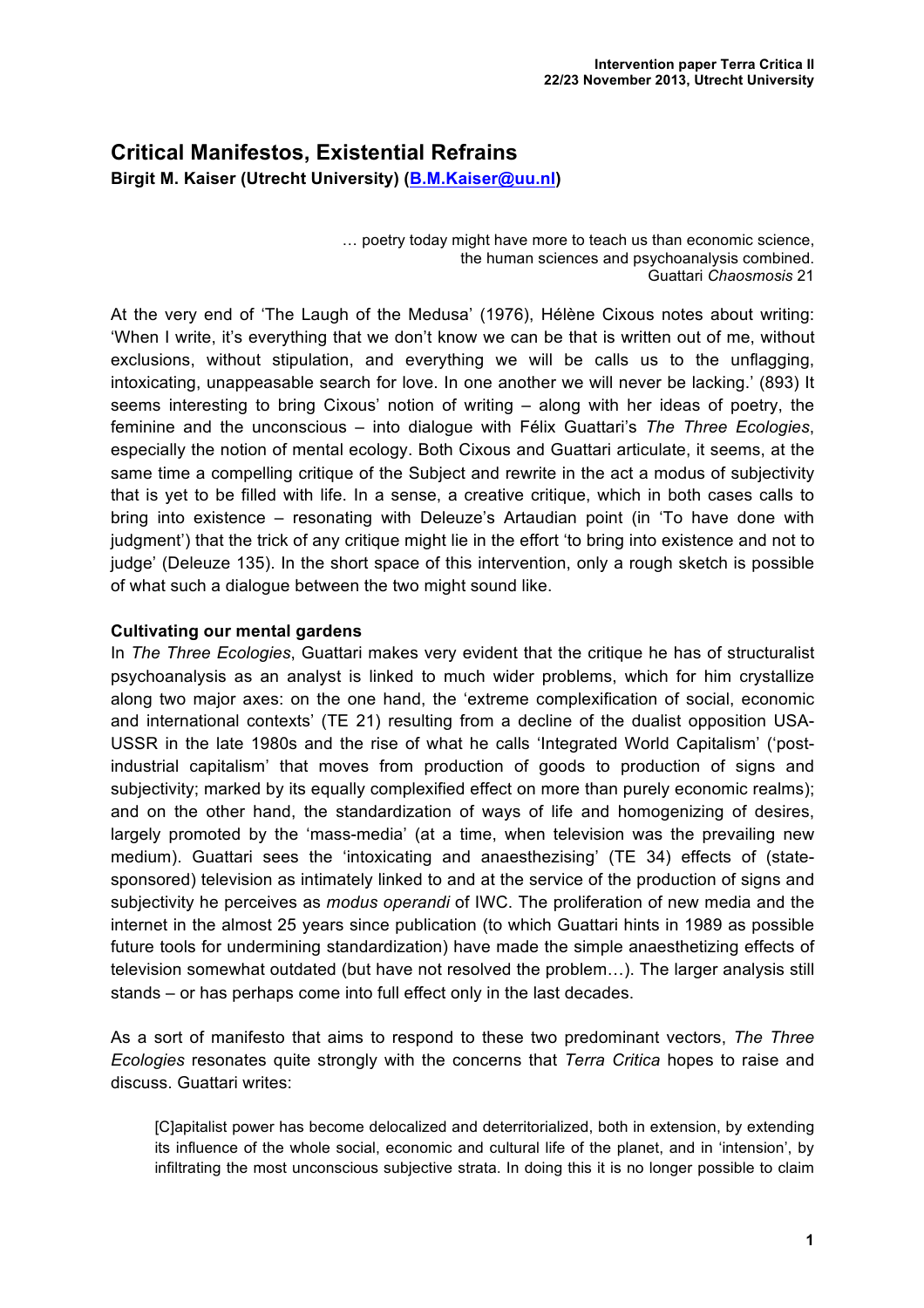to be opposed to capitalist power only from the outside, through trade unions and traditional politics. (TE 33)

Given increasingly decentralized sites of power in neoliberal IWC and the 'introjection of repressive power by the oppressed' (TE 32)<sup>1</sup> that goes along with this, the question arises how to exercise critique or modify the effects of such power. Or, in Guattari's terms: How to re-route desires that have come to turn in dead circles? How to activate 'catalysts of existential change' (TE 30)? Or, we could say with Foucault, as Kathrin Thiele's position paper to the last workshop asked: How not to be governed like that, despite the analysis that the subject is a subject of productive power? Part of Guattari's response is to note that – since an opposition only from the outside is no longer feasible – it is

equally imperative to confront capitalism's effects in the domain of mental ecology in everyday life: individual, domestic, material, neighbourly, creative or one's personal ethics. Rather than looking for a stupefying and infantilizing consensus, it will be a question in the future of cultivating a *dissensus* and the singular production of existence. (TE 33)

It is this latter – the singular production of existence – that I am most interested in here, and where I perceive common strings between Guattari and Cixous. Phrasing the mental, psychological, subjective domain as *ecological* – much like the social and environmental domains – is crucial: 'Ecology' stresses that the existential modes it names are 'capable of bifurcating into stratified and deathly repetitions or of opening up processually from a praxis' (TE 35); that they are domains which can close or open (de- and re-territorialize), and which need to be cultivated, largely along these two broad vectors. They may be channeled into the narrow constraints of the law, but they can also be cultivated otherwise. Given his analysis of IWC as a stratification and homogenization of existence for profit, the de-stratification and differentiation of existence is key to any 'critique' under these conditions. Dissensus is not cultivated for Guattari in the name of alternative programs, it seems rather the vehicle of a resingularizating of existence (or a proliferation of difference) without presupposing structure or *telos*: the subjective domain – subjectivity – is approached neither (prescriptively) on the basis of structure (unconscious, language, law; focusing on adaptation and conformity) nor as possessing directionality or end (self-consciousness, normativity, consensus). It is rather phrased as the affirmation of creatively cultivating new existential refrains.<sup>2</sup>

### **Diversions**

While 'The Laugh of the Medusa' notes that patriarchal imaginaries and power structures have kept women (feminine desires) wandering 'around in circles, confined to the narrow room in which they've been given a deadly brainwashing' (LM 877), Guattari's *The Three Ecologies* sees the isolation and repression of singularities 'that are just turning in circles' (TE 34), in 'cycle[s] of deathly repetition' (TE 27), as one of the principles that sustain IWC. They seem to be striking the same cords here, as well as point in comparable directions when it comes to fleeing these narrow confines of 'deathly repetition'.

 $1$  Cixous: Told that they are the dark continent, women have 'internalized this fear of the dark. Women haven't had eyes for themselves. They haven't gone exploring in their house.' (68)

<sup>2</sup> The echoes this has (or does not have) with the last words of Voltaire's *Candide* ('Il faut cultiver notre jardin') and in how far both confront Enlightenment ideas of order and reason and comment on handling their shortcomings might be worth exploring at a later point.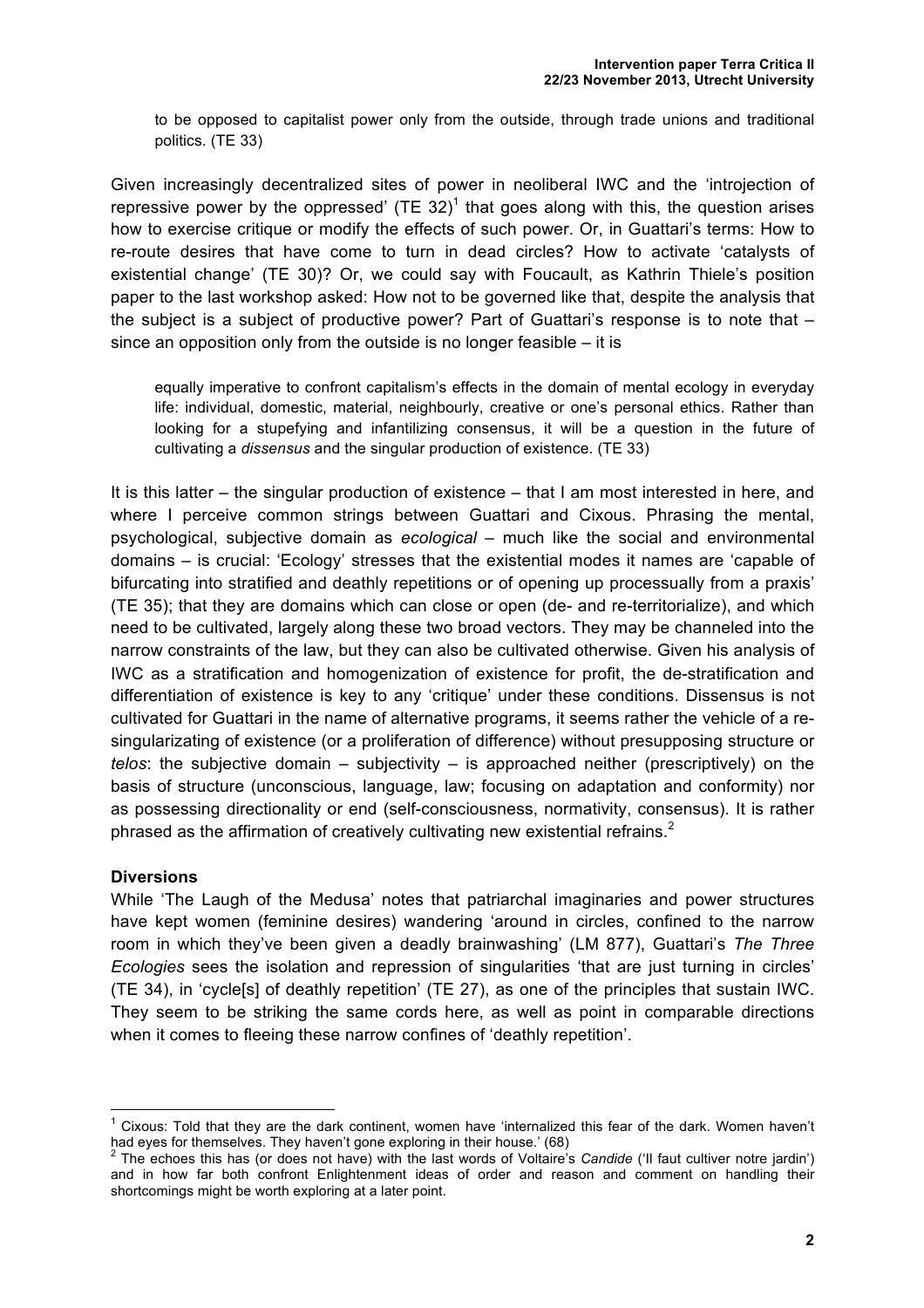One of the examples whereby Guattari illustrates the issue is that of a patient whose therapy got stuck on a particular problem and who was 'going round in circles, and coming up against a wall' (Chaosmosis 17). It is not, as he mentions in this passage of *Chaosmosis*, the 'symbolic hermeneutic centered on childhood' (Chaosmosis 18) whose psycho-analysis permits the patient to move on, but the patient's unexpected desire to take up driving. This new practice ends up enabling him/her to produce different fields of vision, to divert the problem into a new direction and to learn a different 'existential refrain'. What the driving lessons facilitate is 'to promote active, processual ruptures within semiotically structured, significational and denotative networks' (Chaosmosis 19) in order to set into action different 'existential operators capable of acquiring consistence and persistence', to make possible new 'existential orchestrations, until now unheard and unknown' (Chaosmosis 19). Concerned about his own field of analytic practice, Guattari notes that Freud's Unconscious – anchor of the symbolic hermeneutic centered on childhood – has become an institution itself and in its 'structuralist version, has been recentered on the analysis of the self, its adaptation to society, and its conformity with a signifying order' (Chaosmosis 10).<sup>3</sup> It has lost its teeth, and schizoanalysis and ecosophy wish to answer to this reification and open up new alleys, not only for analysis and 'its theoretical scaffolding' (TE 27), but also for the much larger complex of problems which *The Three Ecologies* raises.

In 'The Laugh of the Medusa' as well as in 'Sortie' (1975), Cixous explores *écriture féminine* as a practice of analysis and articulation that finds new routes to get out of the narrow rooms of which we heard her speak above: Confines imposed by what she calls the 'Empire of the Selfsame' (Sortie 80), upheld by a 'constitution of a subjectivity that experiences itself only when it makes its laws, its strengths and its mastery felt [...] this subjectivity is structured around a loss' (Sortie 80). It is this libidinal economy, driving on lack and appropriation, which has structured subjectivity from Hegel to Freud (whereby the latter is Cixous' main interlocutor in both texts) and which has kept 'the little girls and their "ill-mannered" bodies' wandering within these confines of a 'loathsome logic of antilove'. Within these structures, woman – most interesting as figure, not essentialist category or empirical group – has adopted a 'narcissism that only loves itself if it makes itself loved for what is lacking' (Sortie  $68$ ).<sup>4</sup> While acknowledging the epistemic violence and productive yet streamlining force of these structures, Cixous at the same time affirms that they are 'only' structures, in the sense that complete control over unruly bodies and incalculable imaginations is illusory. It is the sheer abundance of corporeal existences that can be activated – written – and allows for a re-writing, re-routing, proliferating of desires.

There is, at this time, no general woman, no one typical woman. […] But what strikes me is the infinite richness of their individual constitutions: you can't talk about a female sexuality, uniform, homogeneous, classifiable into codes – any more than you can talk about one unconscious resembling another. Women's imaginary is inexhaustible, like music, painting, writing: their stream of phantasms is incredible. (LM 876).

 <sup>3</sup> Which *The Three Ecologies* calls 'an insufferable dogmatism' (27), impoverishing treatment and producing 'a stereotyping which renders them [the psychoanalysts of today] insensible to the singular otherness [*alterité*] of their patients' (27).

<sup>4</sup> She touches on the complicity of feminist and decolonizing struggles when evoking Freud's retreat from feminine desire by claiming it a 'dark continent' and hence unknowable. Feminine desire and articulation has been 'incarcerated, slowed down appallingly and tricked into apartheid for too long a time [...taught that] you are Africa, you are black. Your continent is dark. Dark is dangerous' (Sorties 68)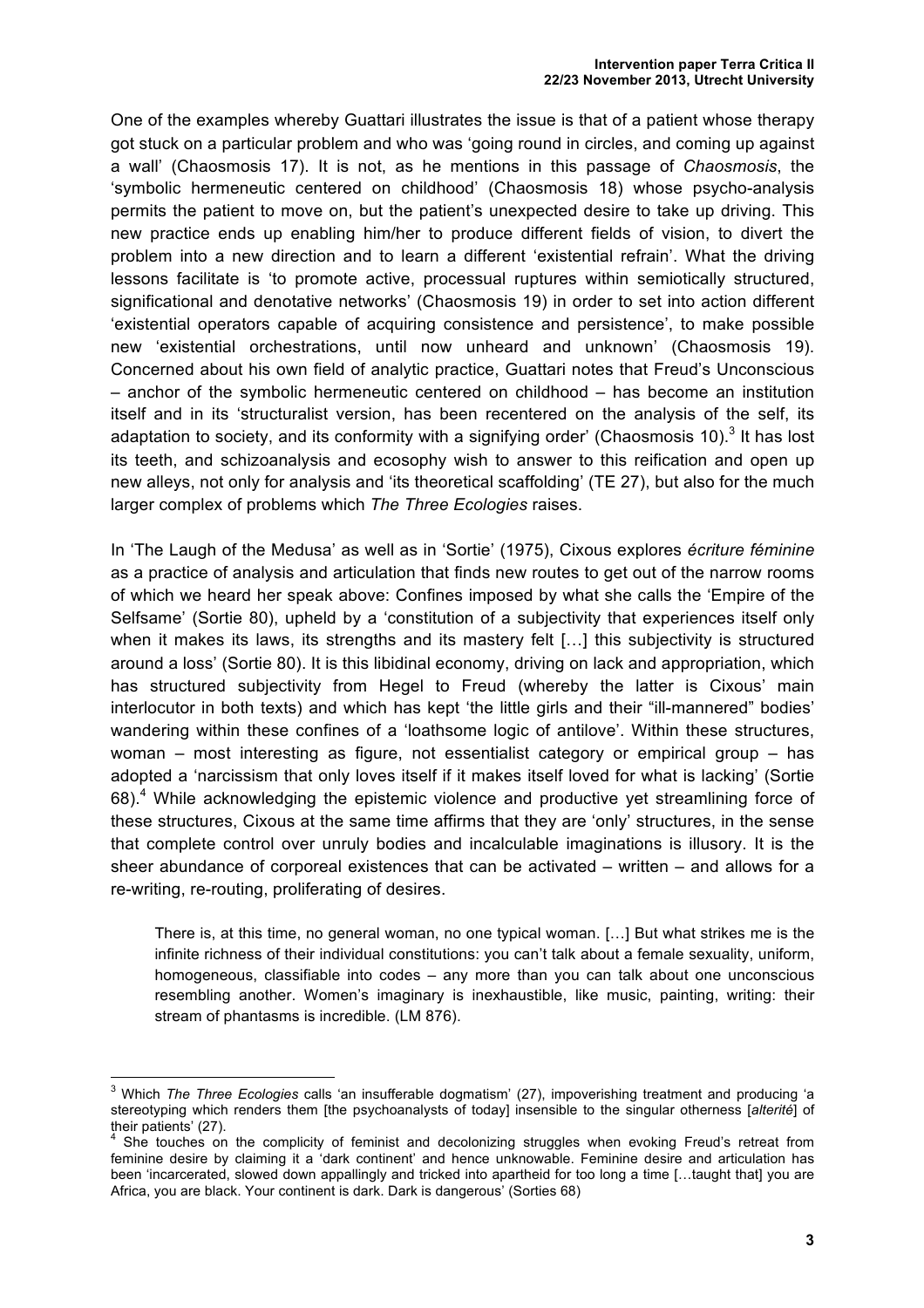Unconvinced by the 'dogma of castration' (Sortie 68) (which mutilates men and women alike), Cixous sees writing as a practice to explore (and call forth in the course of it) this inexhaustible wealth of phantasms (the 'captial' of critique?) – inexhaustible precisely because as they are written, they proliferate. Her's is no quest of finding an alternative structure, but to employ, deploy, practice 'writing' in order to debunk the idea of a typical woman, classifiable into codes. Writing is 'not obliged to reproduce the system', but perhaps – and Cixous is careful not to instrumentalize, glorify or calculate it – gestures toward ways to 'escape the infernal repetition' (Sortie 72).

Writing is working; being worked; questioning (in) the between (letting oneself be questioned) of same *and of* other without which nothing lives; undoing death's work by willing the togetherness of one-another, one another and beginning again only from what is most distant, from self, from other, from the other within. A course that multiplies transformations by the thousands. And that is not done without danger, without pain, without loss […]. (Sortie 86)

The work of writing is aligned with the 'poetic' for Cixous: writing is not aiming to represent, but it is 'deterritorializing' work on what has been subjected and reified for too long, yet can be unsettled, dreamed up differently. 'What is most true is poetic because it is not stoppedstoppable. All that is stopped, grasped, all that is subjugated […] has lost what is life itself, which is always in the process of seething, of emitting, of transmitting itself' (Rootprints 4). Empirical writing – the 'incessant fictional practice' (Rootprints 5) of Cixous specifically, but also of literature more generally perhaps – is put to work here as labor which shakes up 'everything [that] is already ordered-classes according to a scale which gives primacy to one element over another' (Rootprints 11), everything that has been 'received for a long time, and never called into question, and dead for a long time [including] the cliché of *jouissance*, the cliché of the body' (Rootprints 11). In Guattari's terms, it is part of the potential practices that can serve as a 'poetic-existential catalysis' (Chaosmosis 19), a practice whose task Guattari describes in similar terms:

[T]he task of the poetic function, in an enlarged sense, is to recompose artificially rarefied, resingularised Universes of subjectification. For them, it's not a matter of transmitting messages, investing images as aids to identification, patterns of behaviours as props for modelisation procedures, but of catalysing existential operators capable of acquiring consistence and persistence. (Chaosmosis 19)

The critique of theories of the Subject (in Guattari's case directed at Lacanian psychoanalysis, in Cixous' case directed at phallocentric, hierarchized sexual difference theorized via lack) is accompanied in both by a stress on the possibility to rupture, divert, rephrase, invent new modi of existence. This possibility averts the mechanisms of what Cixous calls the 'appropriative economy' (Sortie 79) of the '(Hegelian) schema of recognition, [where] there is no place for the other, for an equal other, for a whole and living woman' (79). They are both interested instead in what Guattari calls 'existentializing ruptures of meaning' (TE 29) – '[a] singularity, a rupture of sense, a cut, a fragmentation, the detachment of a semiotic content […to] originate mutant nuclei of subjectivation […] entities that have no prior existence'. (TE 18)

### **Singularized Refrains**

What is at stake here is not liberal individualism, but the desire for an 'ecology of resingularization' (TE 42), a 'subjectivity of resingularization' (TE 44), an exploitation of 'a-